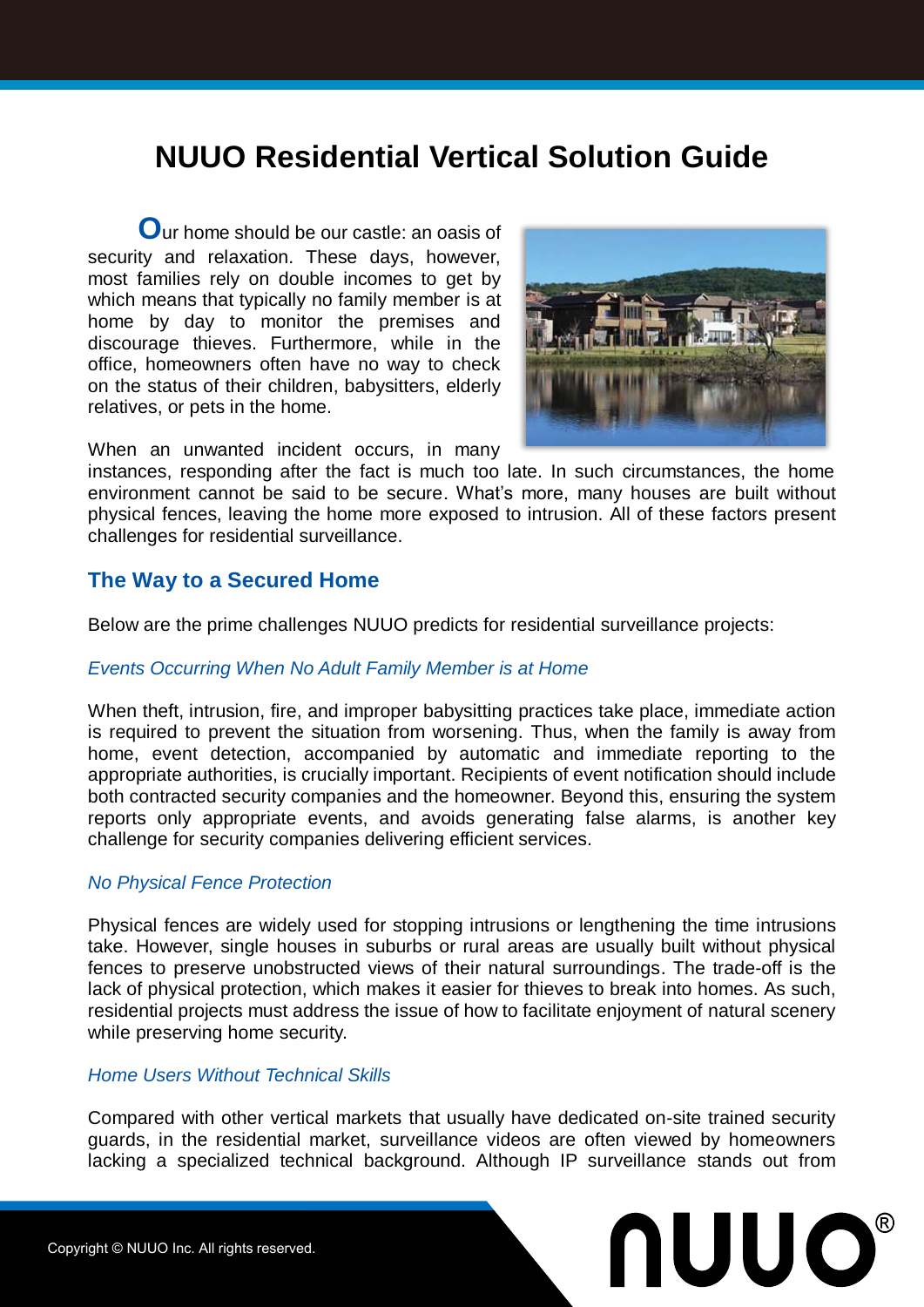analog surveillance and attracts users due to the clarity of its video services, the network settings required to view video are frequently so non-user-friendly that they scare users away (e.g. the complexities of router settings and keying in an IP address and port numbers for the video devices). Ease of use when it comes to accessing video and setting up cameras is thus particularly important.

# **Secure Your Home with a High-Tech yet Easy-To-Use Solution**

Let's turn to the benefits that NUUO Intelligent Video Surveillance Solutions can deliver to the residential environment:

#### *The Smart Electronic Housekeeper Detects and Reports Events*

By installing NUUO I/O, IVS (Intelligent Video Surveillance), or accessing control solutions at critical zones, such as the door, window, garage door, warehouse, safe box, etc., when an intruder enters these areas the event is detected. Events can then be reported automatically to the responsible security guard via the NUUO event management solution, synchronized with the NUUO CMS installed by the contracted security company. Also, NUUO Push Notification can send playback video of the event immediately to the family host's mobile phone. Thus, both the security company and the homeowner can respond to events promptly to minimize losses even though there is no one at home.

#### *Erecting a Virtual Fence to Preserve both Natural Scenery and Security*

Enjoying natural scenery uninterrupted by physical fences can be free of risk now. This is thanks to the NUUO Mainconsole IVS which erects a virtual fence. In many instances a physical fence can either be torn down or else bypassed without even damaging it. In such instances, the physical fence clearly does not fulfill its purpose. On the other hand, a virtual fence cannot be torn down or bypassed by intruders. Even better, it can be easily set up by drawing a digital line or zone in the NUUO Mainconsole interface and defining the critical zones in and around the house. When objects cross over designated lines or enter predefined zones, the preset response is automatically triggered. Thus the virtual fence provides even greater security than a physical fence, while allowing for unhindered views of natural scenery at the same time.

NUUO IVS can also be set to define the dimensions of objects to be detected, thereby reducing the likelihood of false alarms. For example, when a cat enters the garage, the NUUO IVS will not treat this as a hostile event and notify the security company. This can significantly reduce the amount of time security companies waste responding to false alarms.

#### *Easy Operation for Home Users*

Forget about cumbersome network settings. With the NUUO NVRsolo, user can simply assign the NVRsolo a registered ID and applies a set of usernames/passwords. Now each time the user wants to check on what's happening at the home, he or she can just log in to [www.eznuuo.com](http://www.eznuuo.com/) or NUUO mobile application, and key in the registered NVRsolo ID, username, and password for easy access to desired video feeds.